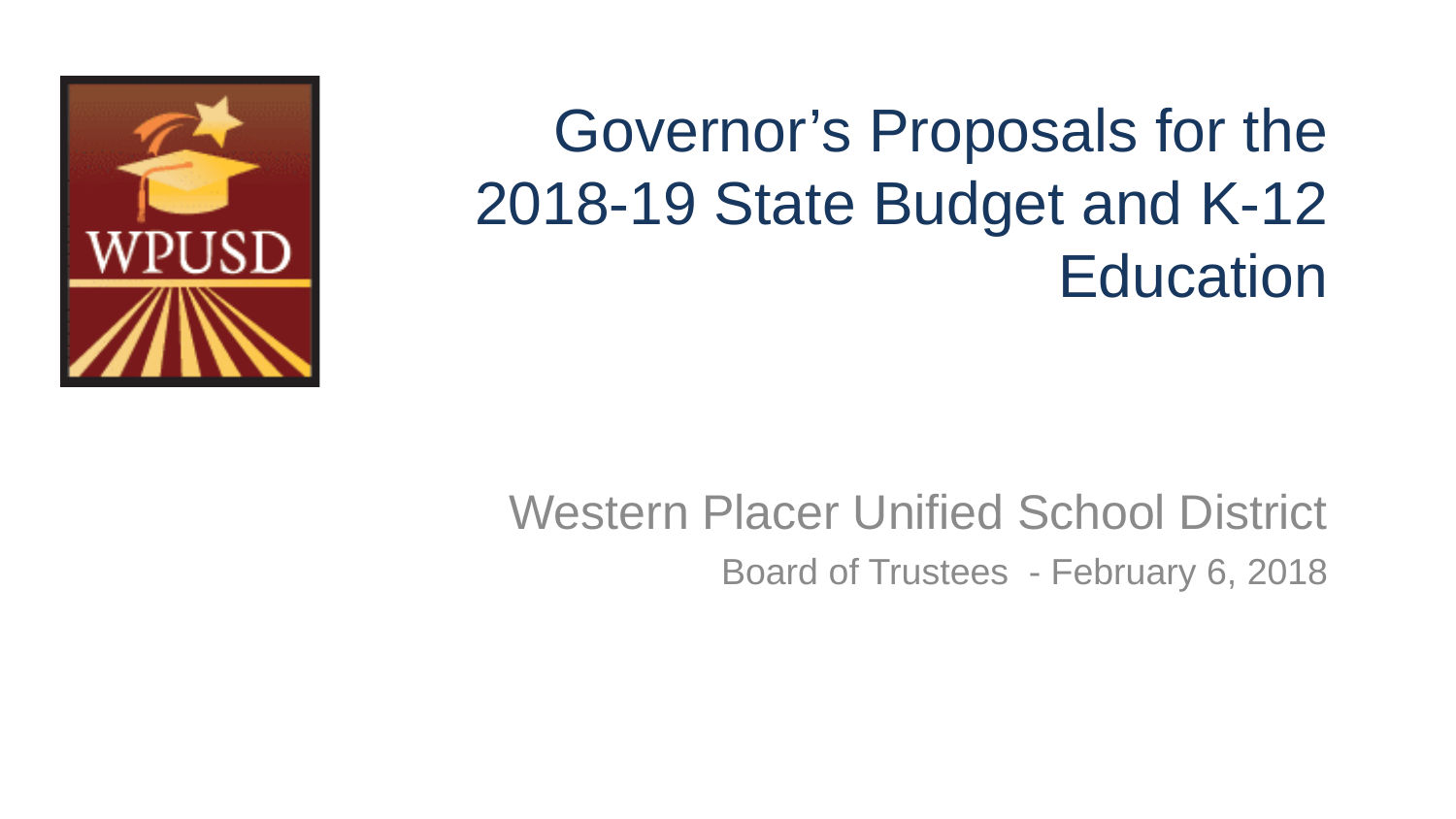# Initial Thoughts

- Despite revenue volatility and fiscal concerns in 2017-18, economic forecast for continued strong revenue growth in 2018-19 and out-years
- Solid Proposition 98 growth allows full implementation of LCFF, but concerns remain regarding sufficiency of school funding
- Jerry Brown's historic tenure as Governor, 16<sup>th</sup> and final budget
	- Remarkably conservative fiscal achievements despite Democrat control
	- LCFF school funding reform
	- Key infrastructure initiatives if ever completed
- Governor exits with surplus and healthy reserves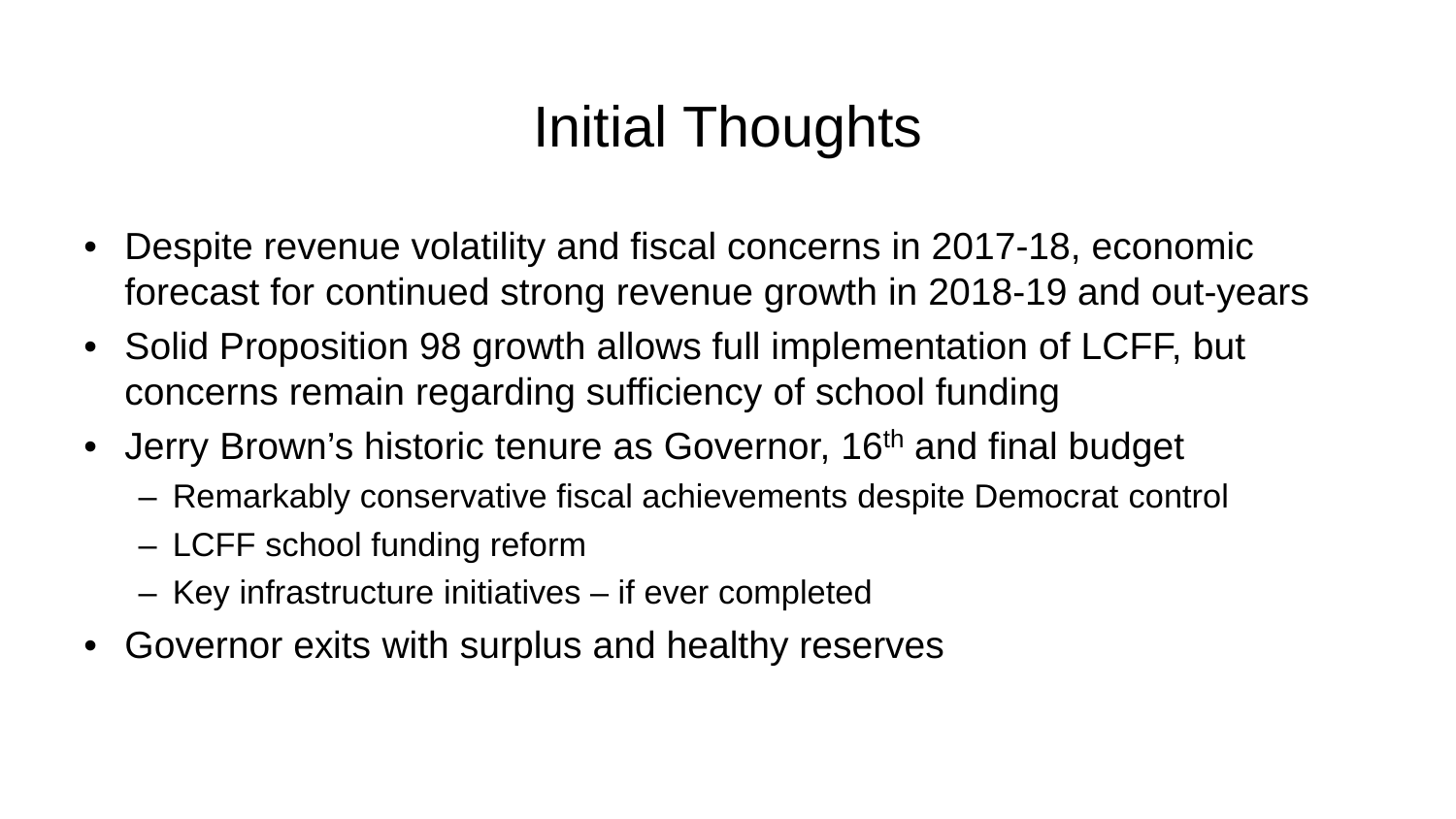# General Fund Spending and Reserves

- \$131.7 billion GF expenditures (including transfers)
- \$3.1 billion Prop 2 "Rainy Day" mandatory transfer, half to Budget Stabilization Account (BSA) and half to pay down state debts and liabilities
- \$3.5 billion "supplemental deposit" to fully fund BSA at total of \$13.5 billion (10% of GF revenue)
- \$2.3 billion added to discretionary GF reserve, bringing total GF reserve to nearly \$16 billion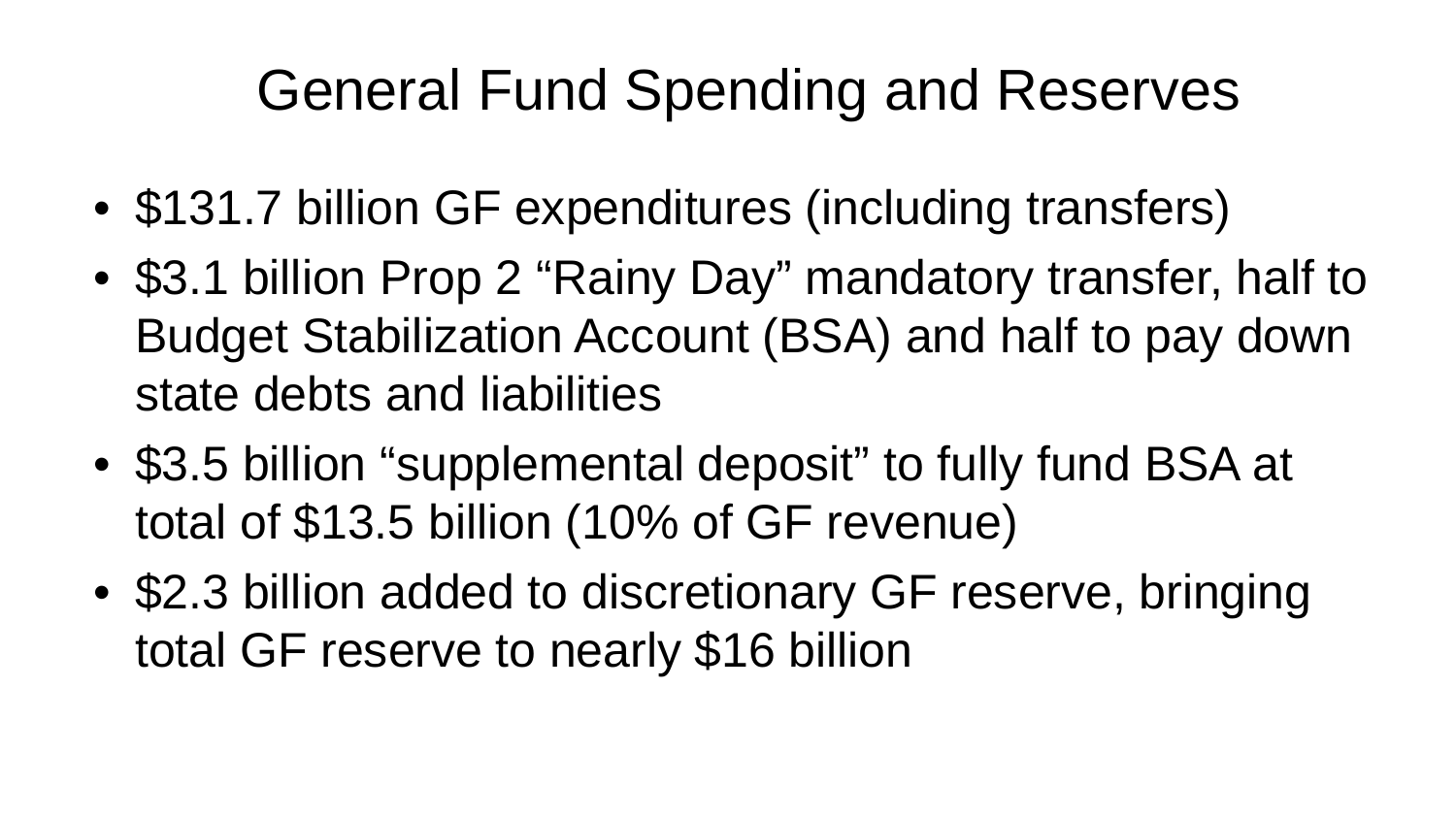#### K-12 Proposal – Overview

- **\$78.3 billion for Prop 98 (\$69 billion for K-12, not including K-14 adult education or K-12 Strong Workforce)**
- **\$3 billion for LCFF (funding 100% of remaining implementation gap)**
- **\$1.8 billion one-time discretionary funding, approx. \$295 per ADA (mandate claims offset)**
- \$526 million for K-14 Adult Education
- \$212 million to expand the Strong Workforce Program (administered through CCC) for K-12
- **\$133.5 million to provide 2.51% COLA to some categorical programs outside of the LCFF**
- \$125 million (Prop 98) and \$42.2 TANF (all one-time) for Inclusive Early Education Expansion Program
- \$55.2 million for county offices to assist with LCFF/LCAP system
- \$4 million for eight county offices to serve as resource and training centers for other counties
- \$50 million (one-time) for Teacher Residency Grant Program for Special Education teachers
- \$50 million (one-time) for Local Solutions Grant Program for Special Education teachers
- \$10 million for SELPAs to work with COEs to provide technical assistance to LEAs
- \$6.5 million funding for CCEE to provide technical assistance to districts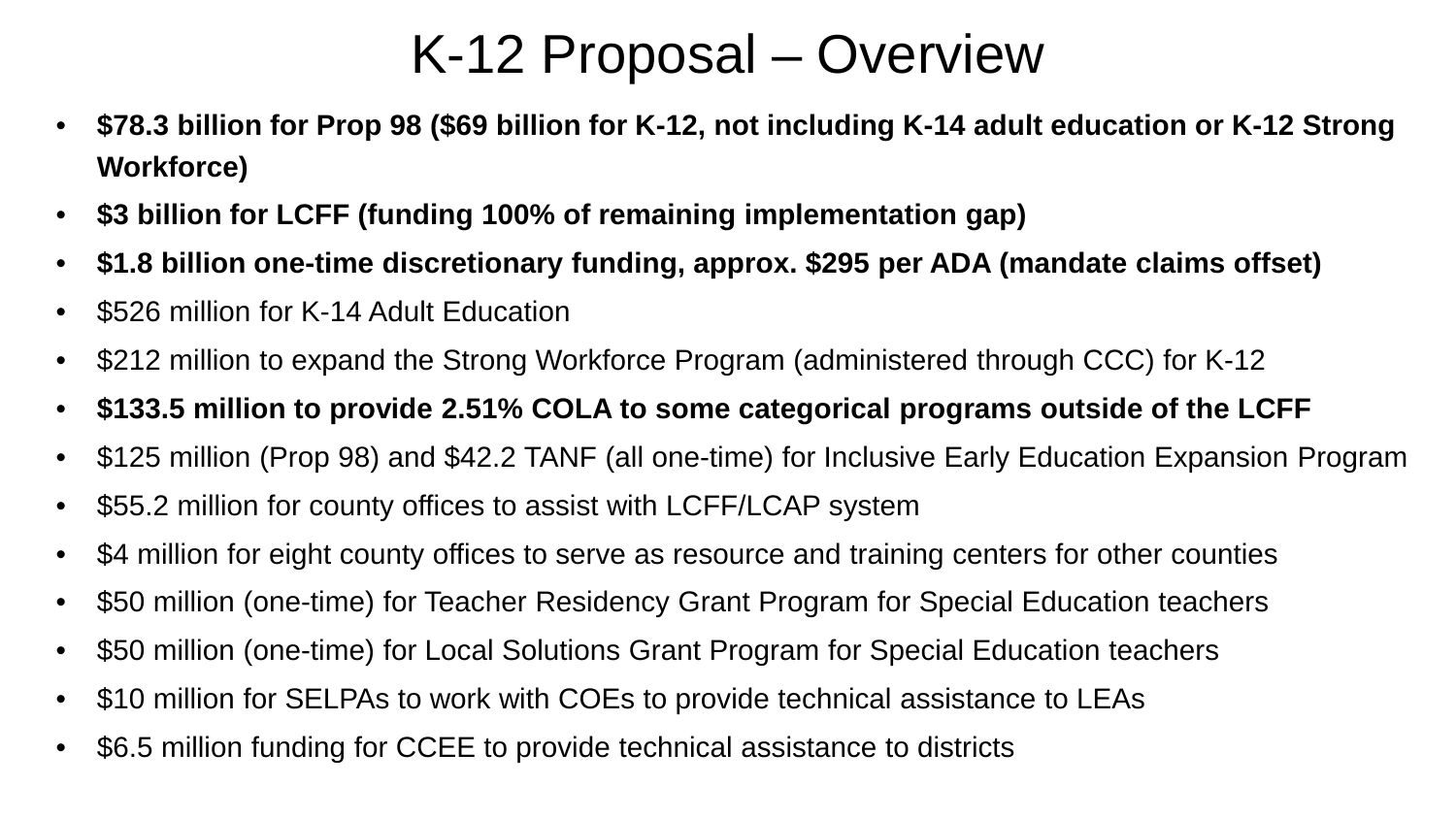### Proposition 98 Guarantee

(billions of dollars)

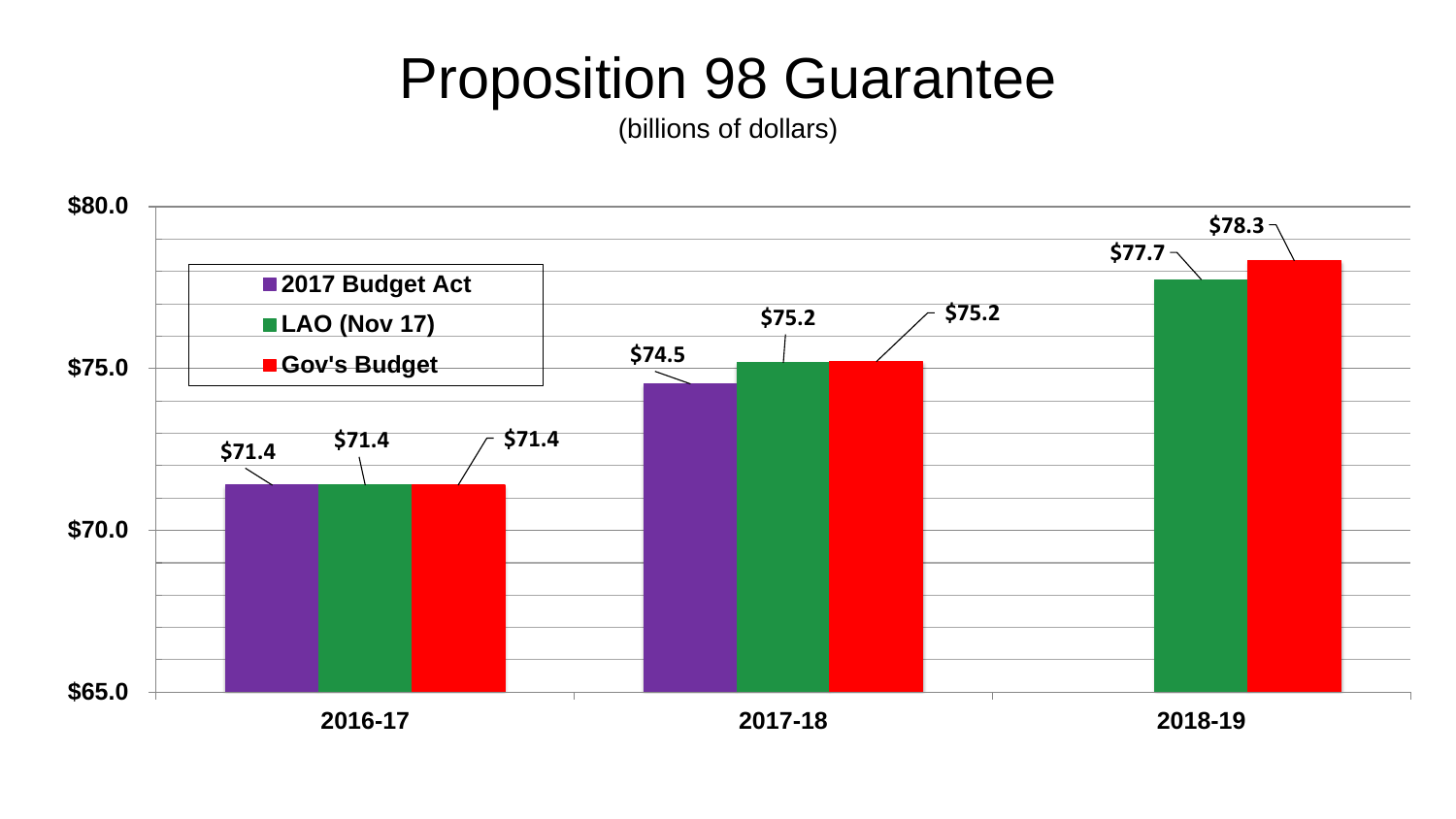# 2018-19 Local Control Funding Formula

- The Budget proposes nearly \$3 billion for full implementation of the LCFF
	- Two years ahead of the intended 2020-2021 implementation date
	- New funding is estimated to completely close the gap between 2017-18 funding levels and LCFF full implementation
- The LCFF base grant targets are adjusted for an estimated 2.51% COLA in 2018-19
- 2018-19 LCFF growth provides an average increase in per-pupil funding of an estimated \$550 per ADA, or 5.8%
	- **WPUSD - Approximately \$1M in Additional LCFF Base Funding**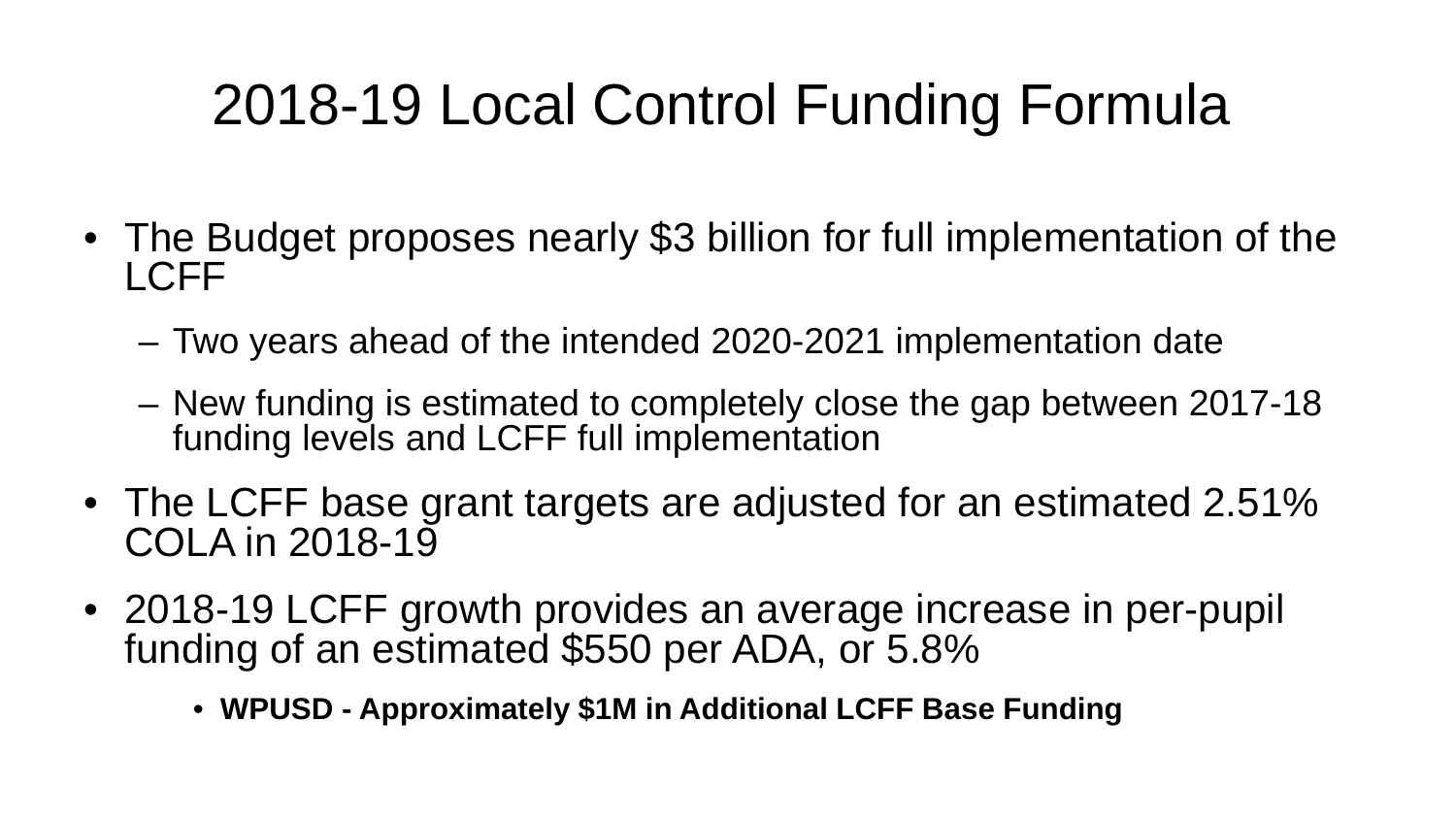## LCFF Entitlement Target

- Entitlement Target = Base Grant + GSAs + Supplemental Grant + Concentration Grant + Add-ons
- Base Grant per ADA (with 2.51% COLA)
	- K-3 = \$7,368 **(up \$180)** 7-8 = \$7,702 **(up \$189)**
	- $-4-6 = $7,478$  (up \$183)  $9-12 = $8,924$  (up \$219)
- Grade Span Adjustment (GSA) 10.4% (\$766; **up \$18**) per K-3 ADA; 2.6% (\$232; **up \$6**) per 9-12 ADA
- TIIG and Home-to-School Transporation Add-ons remain constant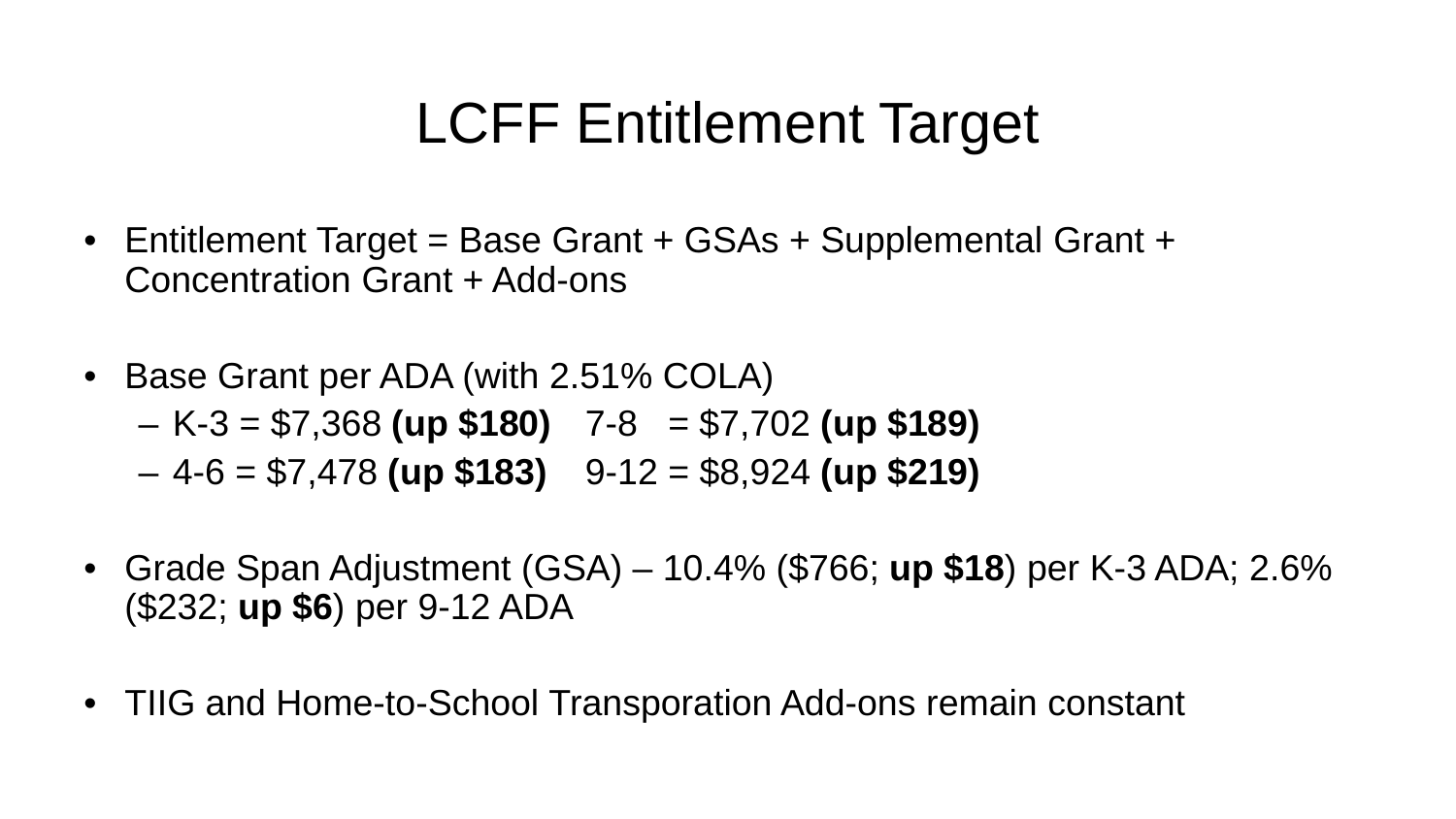# What's Next for LCFF?

- Total funding in LCFF at the end of 2018-19: \$60.3 billion
- LCFF full implementation means we end the transitional funding system that bridged Revenue Limits and LCFF
	- Base Grants get COLA; Supplemental/Concentration Grants and GSAs change accordingly
	- No more "Gap" funding generally funded at Target
	- Potential for deficiting (new gap) in a downturn
- 24-1 class size in K-3 enforced, unless exempted
- COLAs projected from 2.41% to 3.17% through 2022-23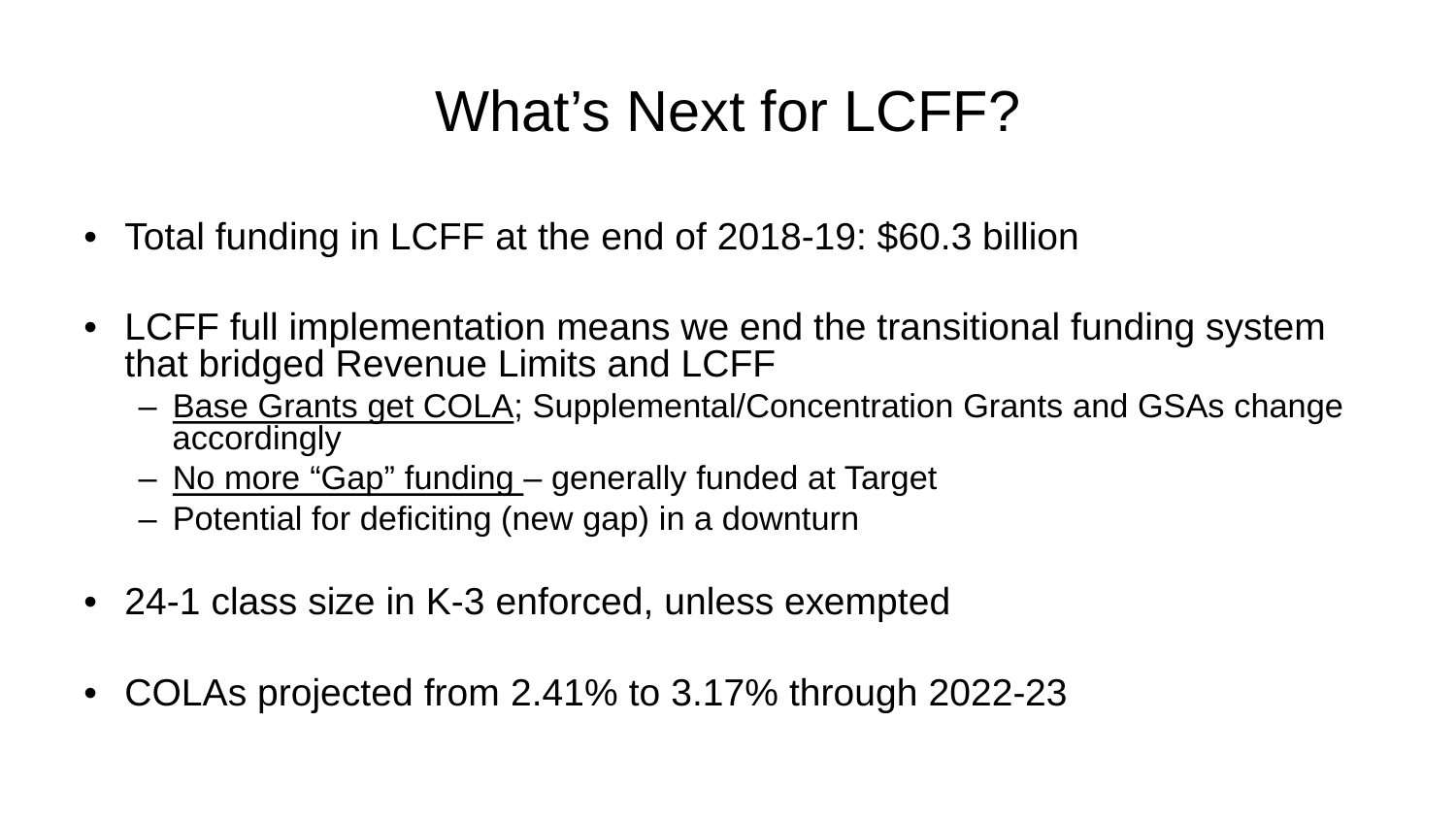#### Stand-Alone Categorical Programs

Proposed for On-going Funding 2.51% COLA

- Child Nutrition
- Special Education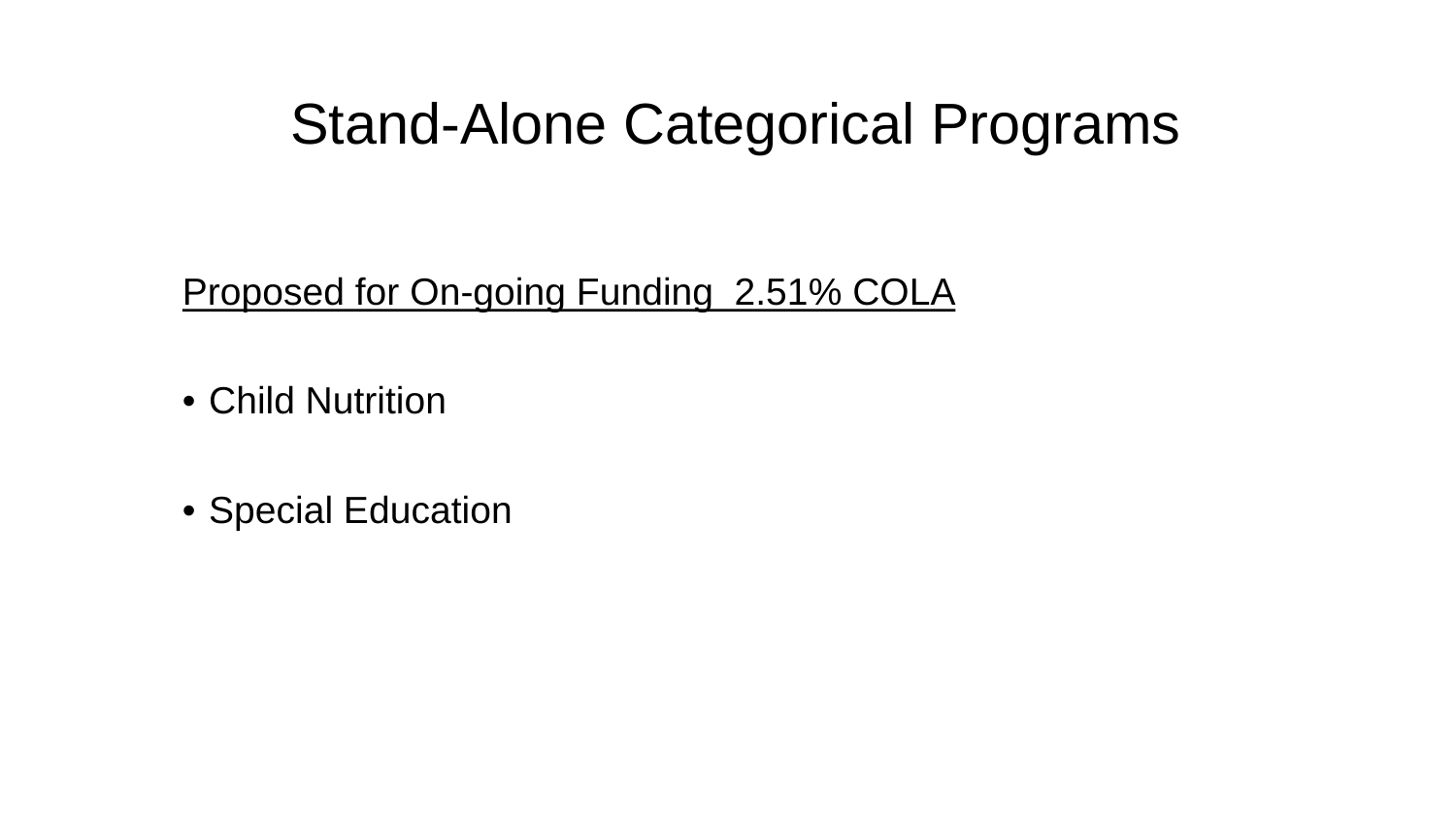# One-Time Discretionary Funding

- \$1.76 billion fully discretionary one-time funding to school districts, county offices, and charter schools
- Roughly \$295 per ADA
	- **WPUSD - Approximately \$1.9M One-Time Funds**
- Could change by final budget act based on negotiations and revised revenue estimates
- Funds received will directly offset any unreimbursed state mandate claims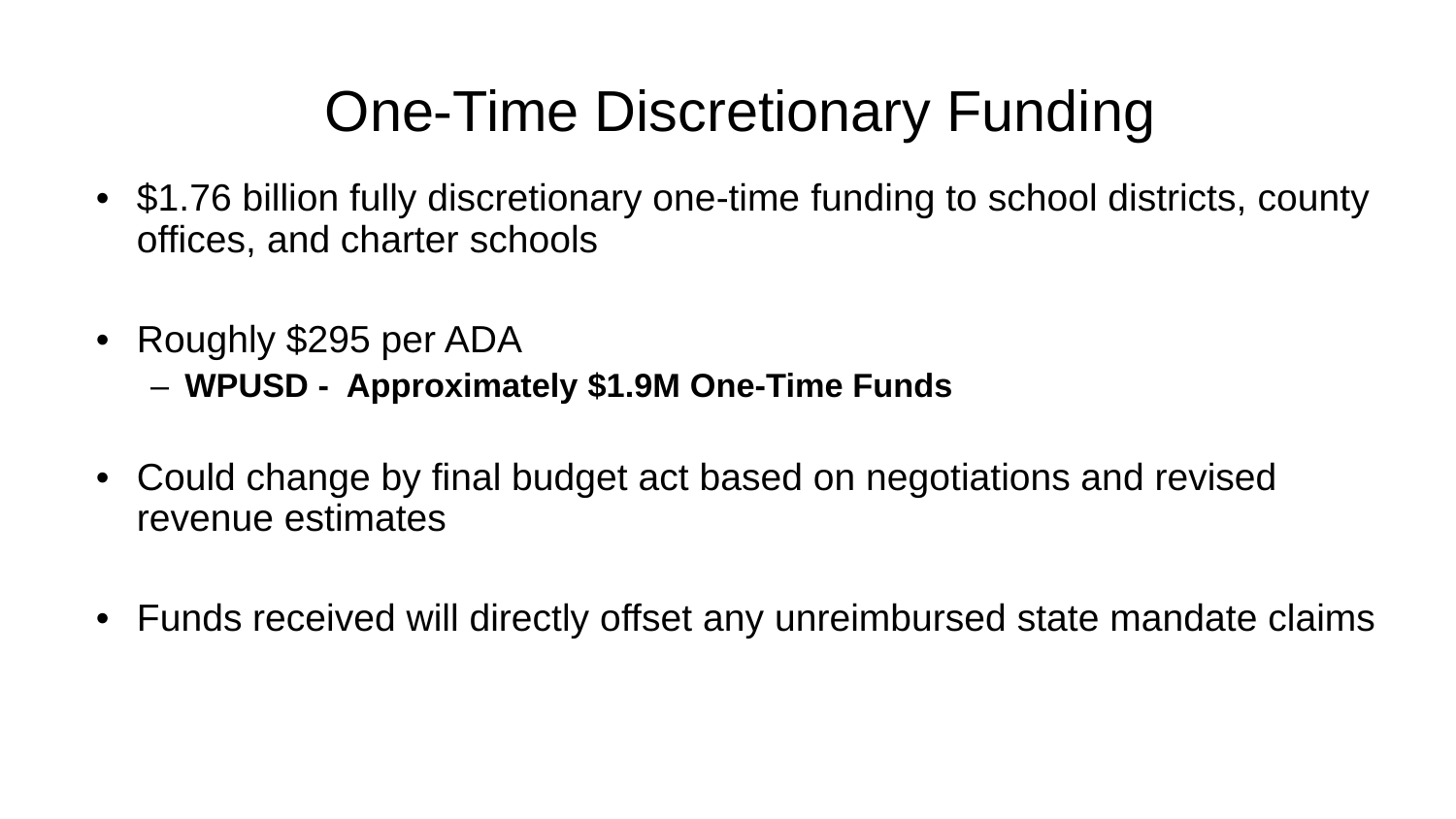# **OTHER KEY BUDGET ISSUES AND PROGRAMS**

Governor's Budget 2018-19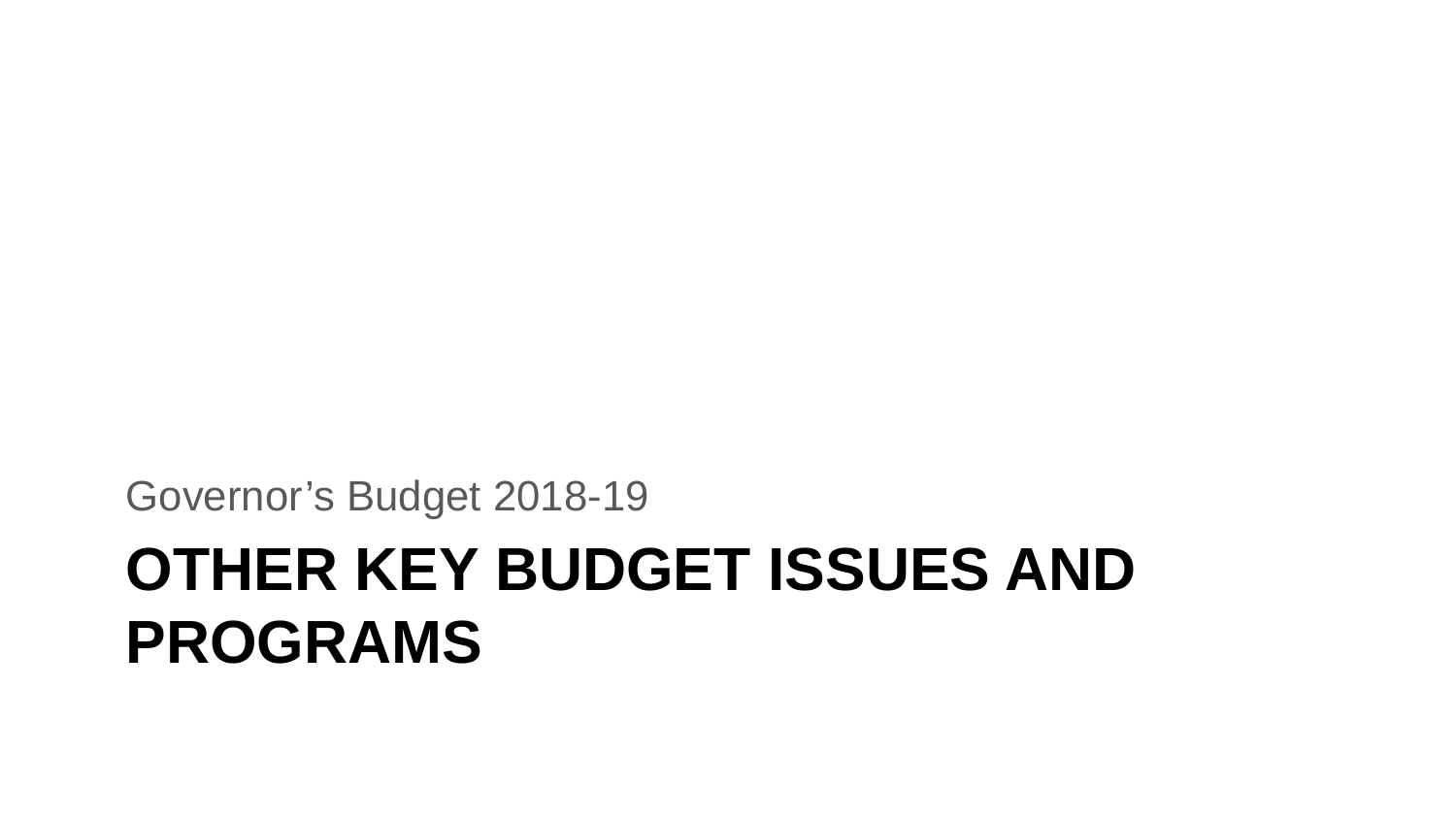#### CalSTRS & CalPERS: Employer Contribution Rates

Projected Annual K-12 Employer Contributions in billions



#### Projected K-12 Employer Contributions as a percentage of payroll

| <b>Fiscal Year</b>  | <b>CalSTRS</b> | <b>CalPERS</b> |
|---------------------|----------------|----------------|
| <b>Current Year</b> | 14.43          | 15.531         |
| $2018 - 19$         | 16.28          | $17.7*$        |
| $2019 - 20$         | 18.13          | $20.0*$        |
| $2020 - 21$         | 19.10          | $22.7*$        |
| $2021 - 22$         | $18.10*$       | $23.7*$        |
| $2022 - 23$         | $18.10*$       | $24.3*$        |
| $2023 - 24$         | $18.10*$       | $24.8*$        |
| $2024 - 25$         | $18.10*$       | $25.1*$        |

\* Projected

2018-19 Governor's Budget Proposals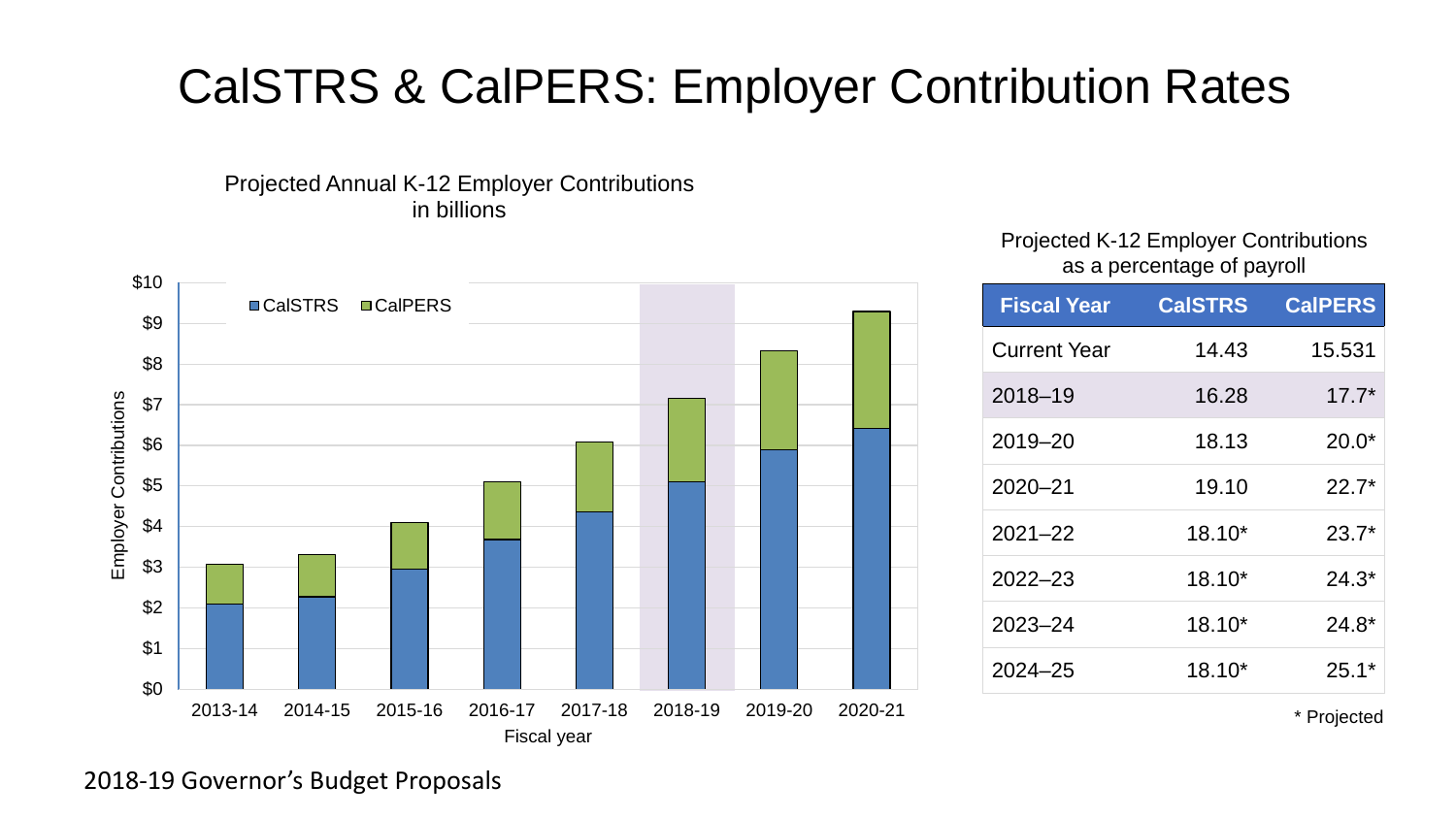### Special Education

- \$100 million one-time Prop 98 GF to increase and retain special ed teachers
- **\$95 million for 2.51% COLA**
- Decrease of \$10.2 million for ADA adjustment
- \$10 million on-going for SELPAs to work with COEs to provide technical assistance to LEAs to improve student outcomes
- **New requirements on SELPAs to strengthen relationship between special education and general education**
	- Require **SELPAs** complete local plan template aligning services and resources with goals in member districts' LCAPs
	- Require **SELPAs** to summarize how planned expenditures and services align with improved student outcome strategies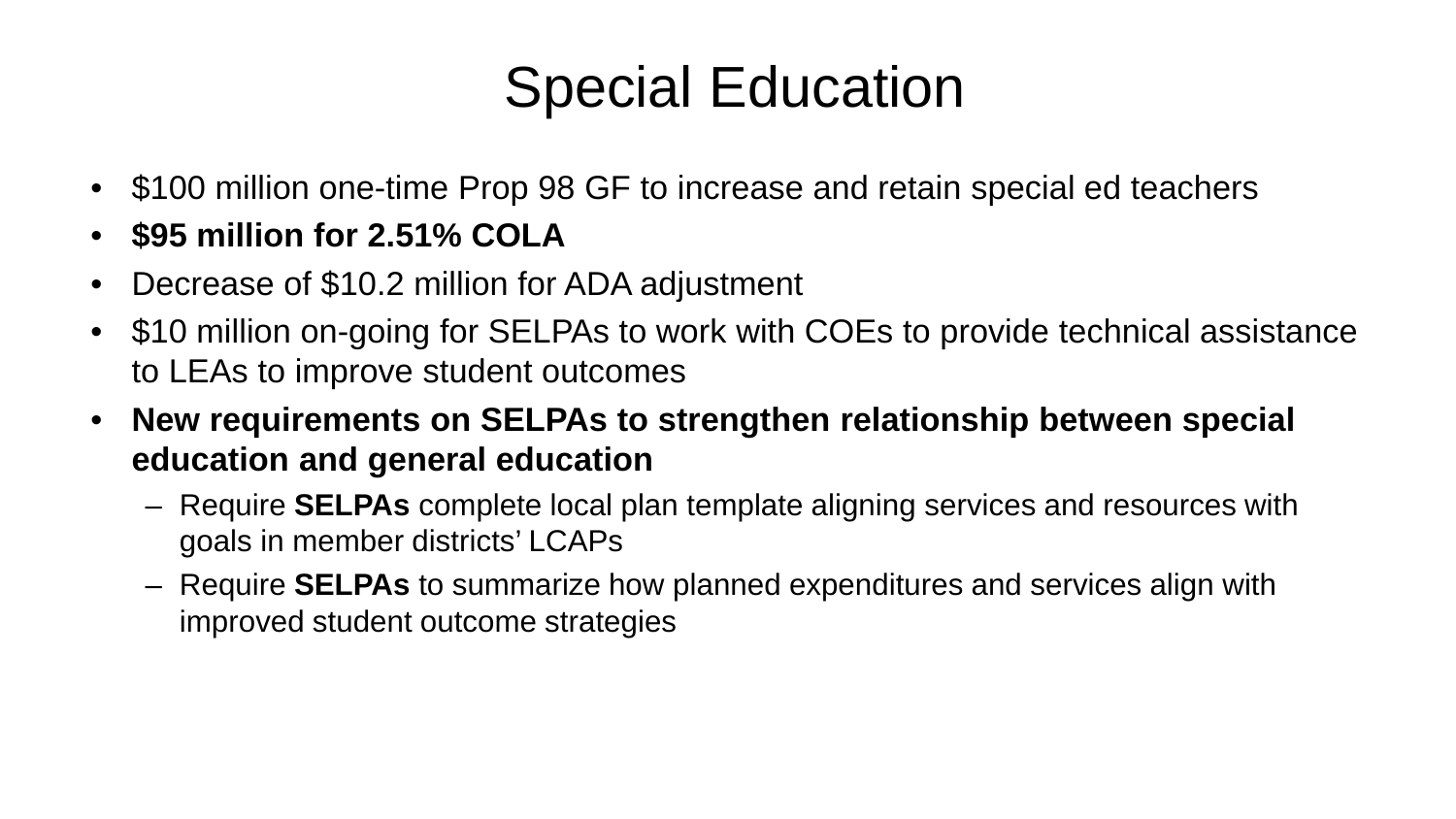# Remaining Proposition 51 Bond Authority

As of December 6, 2017 (in millions)

Governor proposes to sell less than 10% of Prop 51 funds in 2018-19 (\$640 M)



2018-19 Governor's Budget Proposals